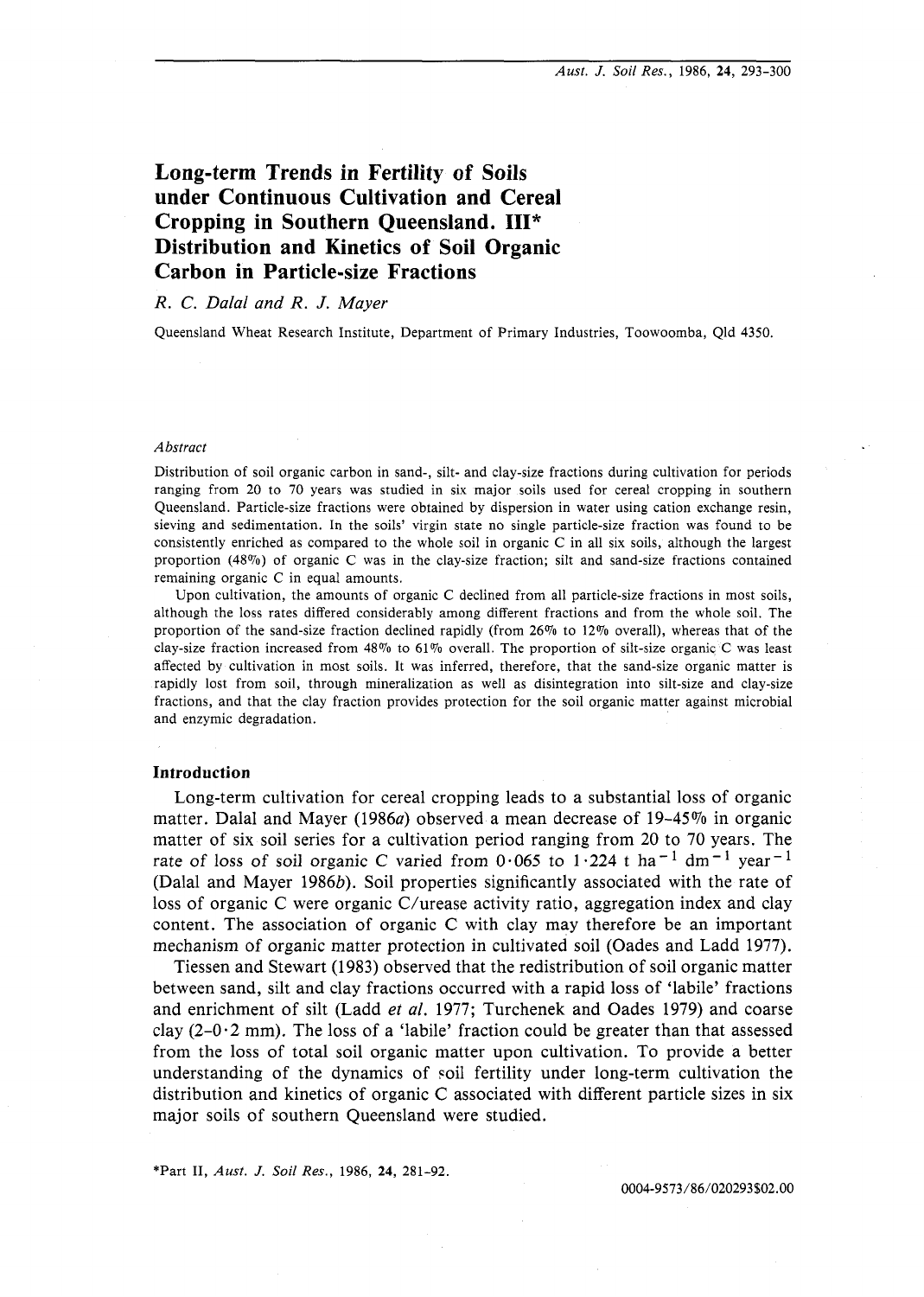#### **Materials and Methods**

The study area (between  $27^{\circ}$  and  $30^{\circ}$  S. and  $148^{\circ}$  and  $152^{\circ}$  E.), soils, crop and soil management practices, and soil sampling and analytical techniques were described previously (Dalal and Mayer practices, and soil sampling and analytical techniques were described previously (Dalal and Mayer<br>1986a). Mean values of sand, silt and clay contents of the soils from virgin sites (0-0.1 m depth) are<br>given in Table 1.<br>**Fa** given in Table 1.

Table 1. Particle-size analysis of the soils  $(0-0.1 \text{ m depth})$ : mean values from virgin sites

| Soil series<br>(No. of sites) | Great Soil Group                       | Sand | Silt<br>$(\%)$                | Clay |
|-------------------------------|----------------------------------------|------|-------------------------------|------|
| Waco clay (5)                 | Black earth <sup>A</sup>               |      | $13.2$ $14.4$                 | 72.4 |
| Langlands-Logie clay (6)      | G.B.R. clays (brigalow) <sup>B</sup>   | 34.8 | 15.8                          | 49.4 |
| Cecilvale clay (7)            | G.B.R. clays (poplar box) <sup>B</sup> |      | $44 \cdot 2 \quad 15 \cdot 3$ | 40.5 |
| Billa Billa loamy clay (7)    | $G.B.R.$ clays (belah) $B$             | 47.9 | 17.9                          | 34.2 |
| Thallon clay (6)              | $G.B.R.$ clays (coolibah) <sup>B</sup> |      | $17.7$ $22.8$                 | 59.5 |
| Riverview sandy loam (5)      | Red earth <sup>C</sup>                 | 72.6 | 9.3                           | 18.1 |

 $^{A}$  Typic Pellusterts.  $^{B}$  Grey, brown and red clays, Typic Chromusterts. Rhodic Paleustalfs.

#### Particle-size Fractionation

The soil dispersion procedure was similar to that described by Edwards and Bremner (1965). Briefly, 25 g air-dried soil and 16 g Amberlite IR-120 cation exchange resin (cation exchange capacity, 37 C  $g^{-1}$ ) were shaken in 150 ml of deionized water in a 250 ml cylindrical, wide-mouthed, screw-topped bottle of pliable polyethylene (to minimize mechanical abrasion) in an end-over-end shaker for 16 h at 20°C. Coarse sand was separated by sieving the dispersed soil suspension through a  $0.2$  mm sieve. The suspended clay and silt-size particles, along with the washings (850 ml) of any adhered particles on the sieve, were collected in a  $1.5$  l. Perspex cylinder and made up to 1250 ml with deionized water. Silt and clay and clay fractions ( $\lt 2 \mu m$ ) were obtained by sedimentation and the pipette method (Day 1965). The aliquots were taken in 400 ml conical beakers, dried at 80°C for 24-48 h and weighed to determine silt and clay and clay contents; silt content  $(2-20 \mu m)$  was determined by difference. Sand content (0.02-2 mm) was determined by difference in total soil weight and silt and clay contents, and also directly following the removal of resin from sand fractions with repeated flotation in deionized water. The recoveries were almost complete (98  $\pm$  2%).

#### Particle-size Organic C Determination

Organic C contents of clay fractions and silt and clay fractions were determined by the Walkley and Black method adapted for spectrophotometric determination (Sims and Haby 1971). Organic C contents of the silt- and sand-size fractions were calculated by difference:

Silt-size organic C (%) = [(silt- and clay-size organic C (%)  $\times$  silt and clay content (%)) – (clay-size organic C ( $\%$ )  $\times$  clay content ( $\%$ ))]/silt content ( $\%$ );

Sand-size organic C ( $\%$ ) = [(total soil organic C ( $\%$ ) × 100) - (silt- and clay-size organic C ( $\%$ ) × silt and clay content  $(\%$ )]/sand content  $(\%)$ .

Preliminary studies on the recovery of total soil organic C in sand-size fractions  $(0.02-2 \text{ mm})$  and silt- and clay-size fractions varied from 95 to 110% (mean value, 105%); generally the organic C content of the sand-size fraction was slightly underestimated by the difference method. It is possible that better chromic acid oxidation of organic C in dispersed silt- and clay-size particles was achieved than with the whole soil.

The proportion of organic C in clay-size, silt-size and sand-size fractions on weight/volume basis was calculated from the total soil organic C values, adjusted for changes in bulk density upon cultivation (Dalal and Mayer 1986a, 1986b).

Appropriate controls were run during particle-size fractionation and organic C analyses. Mean values of duplicate results (within  $\pm$  5% of the mean) are reported in this paper.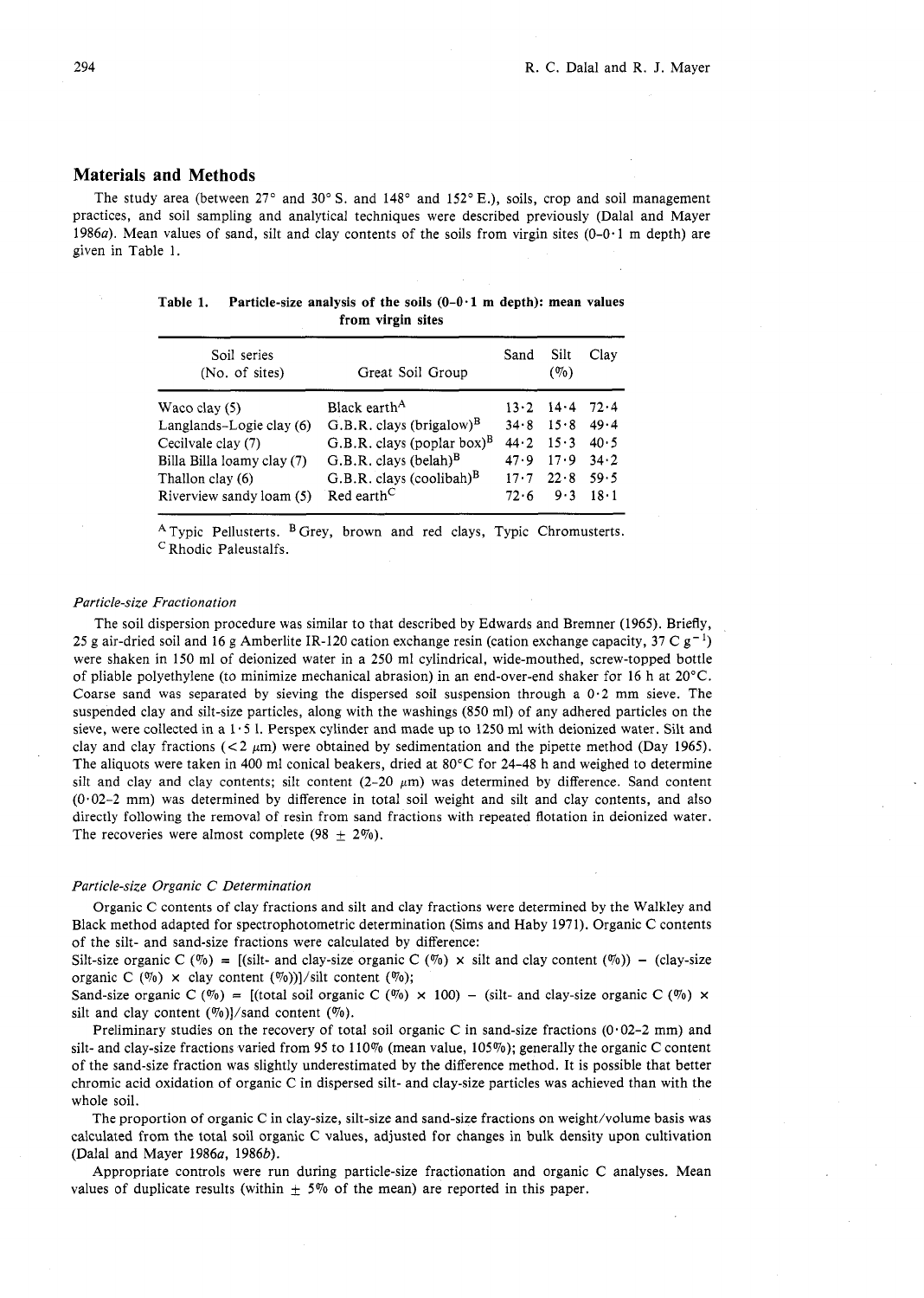## Results

## *Organic C Concentrations of Sand-, Silt- and Clay-size Fractions in Virgin Soils*

In virgin soils, silt was consistently enriched as compared to the whole soil in organic C in all six soils (Table 2). The organic C concentrations of the silt-size fractions exceeded those of sand-size and clay-size fractions in four soils (Waco, Langlands-Logie, Cecilvale and Billa Billa). In the other two soils, highest organic C concentrations were that of sand-size fraction in Thallon soil and clay-size fraction in Riverview soil.

|              | Organic C concentration $(\%)$ |              |              |
|--------------|--------------------------------|--------------|--------------|
|              |                                |              |              |
|              | Sand                           | Silt         | Clav         |
| 1.63         | 2.25                           | 3.90         | 1.16         |
| $2 \cdot 23$ | 2.16                           | $3 \cdot 21$ | 1.96         |
| 1.73         | 1.08                           | 3.35         | $2 \cdot 00$ |
| 1.48         | 0.76                           | 2.49         | 2.05         |
| 0.77         | 1.09                           | 1.02         | 0.73         |
| 1.28         | 0.58                           | 2.60         | 3.02         |
|              | Whole soil                     |              |              |

|  |  |              | Table 2. Organic C concentrations of different particle-size organic     |  |  |
|--|--|--------------|--------------------------------------------------------------------------|--|--|
|  |  |              | matter from six soil series $(0-0.1 \text{ m depth})$ : mean values from |  |  |
|  |  | virgin sites |                                                                          |  |  |

Generally, organic C concentrations in a particle-size fraction decreased with the increase in its content in these soils. For example, clay-size organic C concentration of Waco soil (clay content,  $72.4\%$ ) was only 38% that of Riverview soil (clay content,  $18.1\%$ ). This trend was the result of a similar partitioning for all soils of organic C among the size fractions (Table 3). The largest proportion (48% overall)

| Soil series     | Whole soil Sand-size C Silt-size C Clay-size C<br>$(t C ha^{-1})$<br>( $\%$ of the total C) |             |             |             |  |  |  |
|-----------------|---------------------------------------------------------------------------------------------|-------------|-------------|-------------|--|--|--|
| Waco            | 13.6                                                                                        | 18 $(12)^A$ | 30 $(28)^A$ | 52 $(59)^A$ |  |  |  |
| Langlands-Logie | $22 \cdot 2$                                                                                | 31(13)      | 25(25)      | 44 (63)     |  |  |  |
| Cecilvale       | 17.5                                                                                        | 27(15)      | 27(25)      | 46 (60)     |  |  |  |
| Billa Billa     | 13.7                                                                                        | 25(7)       | 29(32)      | 46 (62)     |  |  |  |
| Thallon         | 7.4                                                                                         | 21 (19)     | 24(25)      | 55 (56)     |  |  |  |
| Riverview       | 15.7                                                                                        | 33(6)       | 20(27)      | 47 (69)     |  |  |  |
| Average         |                                                                                             | 26 (12)     | 26(27)      | 48 (61)     |  |  |  |

**Table 3. Proportion of organic C in sand-, silt- and clay-size organic matter in six soil series** (0-0.1 **m depth): mean values from virgin sites** 

AProportion of organic C in different particle-size fractions in cultivated soils.

of total organic C was present in the clay-size fraction in all soils. Silt-size and sandsize organic C accounted for  $26\%$  each. Although the proportion of silt-size organic C changed only slightly upon cultivation in most of these soils, those of sand-size and clay-size organic C showed large changes; that of the former decreased from 26% to 12% overall, whereas that of the latter increased from  $48\%$ to  $61\%$  (Table 3).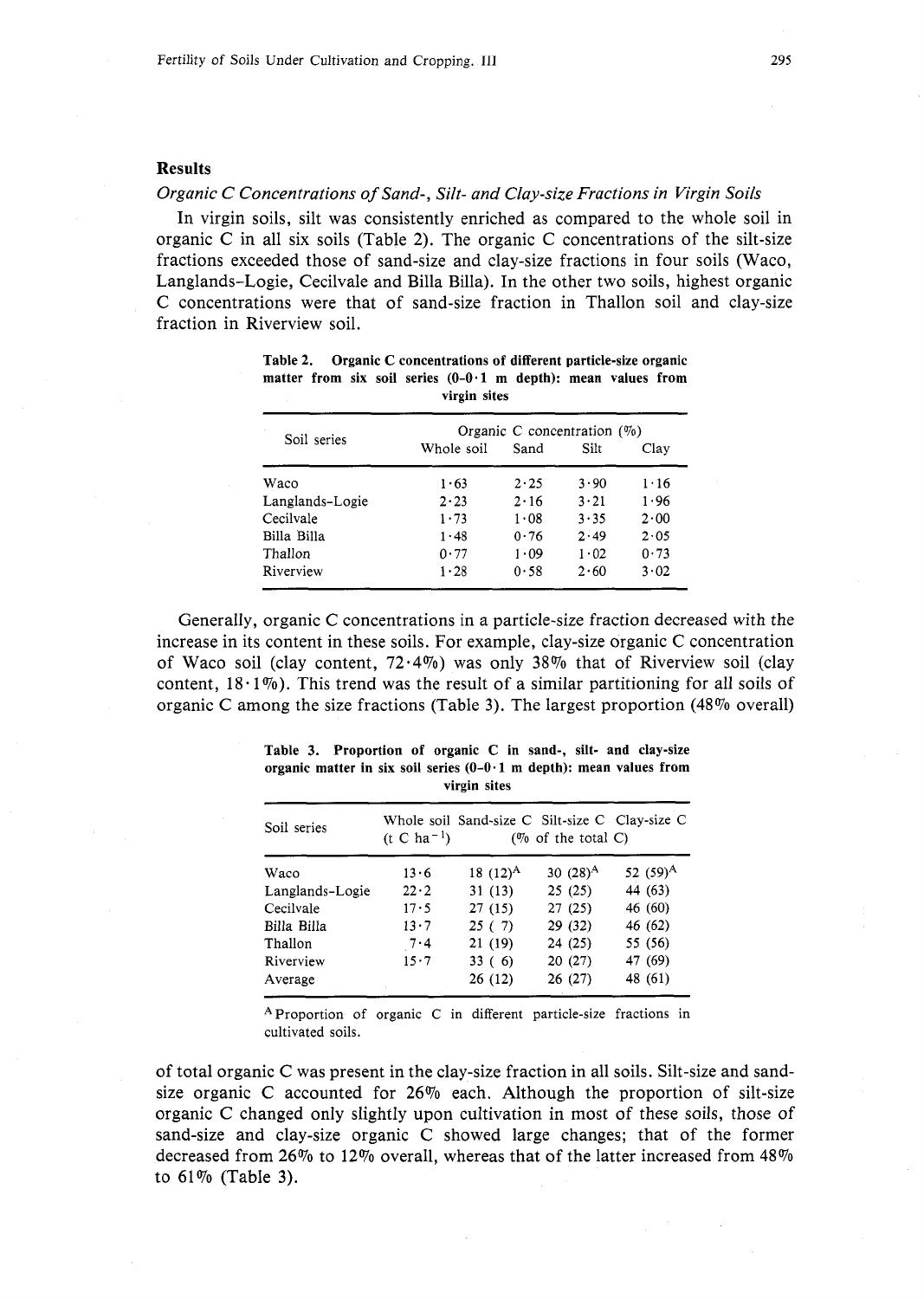# Kinetics of Organic C in Sand-, Silt- and Clay-size Fractions

The changes in the amounts of organic C in a particle-size fraction with period of cultivation were described by the exponential equation,

$$
C_{t} = C_{e} + (C_{o} - C_{e}) \exp(-kt),
$$
 (1)

where  $C_t$ ,  $C_0$  and  $C_e$  are the amounts of organic C (t ha<sup>-1</sup> dm<sup>-1</sup>) in a particlesize fraction at cultivation period  $t$  (years), initially and at equilibrium, and  $k$  is the rate constant (year<sup>-1</sup>). The kinetic parameters of organic C loss from sand-, siltand clay-size fractions are given in Table 4 for only those soils where  $C_0$ ,  $C_e$  and k values were significant ( $P < 0.05$ ).

Fig. 1 and Table 4 show that, although the amounts of organic C in all particlesize fractions declined with period of cultivation, that of the sand-size fraction generally declined most. It is likely that, at least in some soils, coarser organic



**Fig. 1.** Changes in the amounts of organic C  $(0-0.1 \text{ m depth})$  in sand-size  $(\blacksquare)$ , silt-size (A) and clay-size **(0)** fractions with period of cultivation in *(a)* Waco soil, (b) Langlands-Logie soil and *(c)* Cecilvale soil series.

| Table 4. Kinetic parameters of organic C loss from sand-, silt- and clay- |                |  |  |  |  |
|---------------------------------------------------------------------------|----------------|--|--|--|--|
|                                                                           | size fractions |  |  |  |  |

| Particle-size<br>organic C | Soil series                                               | $C_{\rm o}$                              | $C_{\rm e}$                       | k<br>$(t C ha^{-1}) (t C ha^{-1}) (t C ha^{-1})$ | $R^2$                        |
|----------------------------|-----------------------------------------------------------|------------------------------------------|-----------------------------------|--------------------------------------------------|------------------------------|
| Clay                       | Waco                                                      | 7.19                                     | 5.44                              | 0.057                                            | 0.85                         |
|                            | Langlands-Logie                                           | 9.11                                     | 4.30                              | 0.039                                            | 0.65                         |
|                            | Cecilvale                                                 | 7.99                                     | 5.81                              | 0.062                                            | 0.92                         |
| Silt                       | Waco                                                      | 3.99                                     | 2.03                              | 0.039                                            | 0.82                         |
|                            | Langlands-Logie                                           | 5.21                                     | 1.91                              | 0.078                                            | 0.77                         |
|                            | Cecilvale                                                 | 4.72                                     | 2.57                              | 0.237                                            | 0.93                         |
| Sand                       | Waco                                                      | 2.73                                     | 0.86                              | 0.096                                            | 0.82                         |
|                            | Langlands-Logie                                           | 7.23                                     | 0.06                              | 0.109                                            | 0.90                         |
|                            | Cecilvale                                                 | 4.92                                     | 1.34                              | 0.166                                            | 0.84                         |
|                            | Riverview                                                 | 5.01                                     | 0.09                              | 0.862                                            | 0.92                         |
| Whole soil <sup>A</sup>    | Waco<br>a na<br>Langlands-Logie<br>Cecilvale<br>Riverview | $13 \cdot 71$<br>22.07<br>17.51<br>15.69 | 8.26<br>7.76<br>$10 - 18$<br>9.38 | 0.065<br>0.080<br>0.180<br>1.224                 | 0.94<br>0.88<br>0.96<br>0.87 |

 $^{\text{A}}$  From Table 3 (Dalal and Mayer 1986b).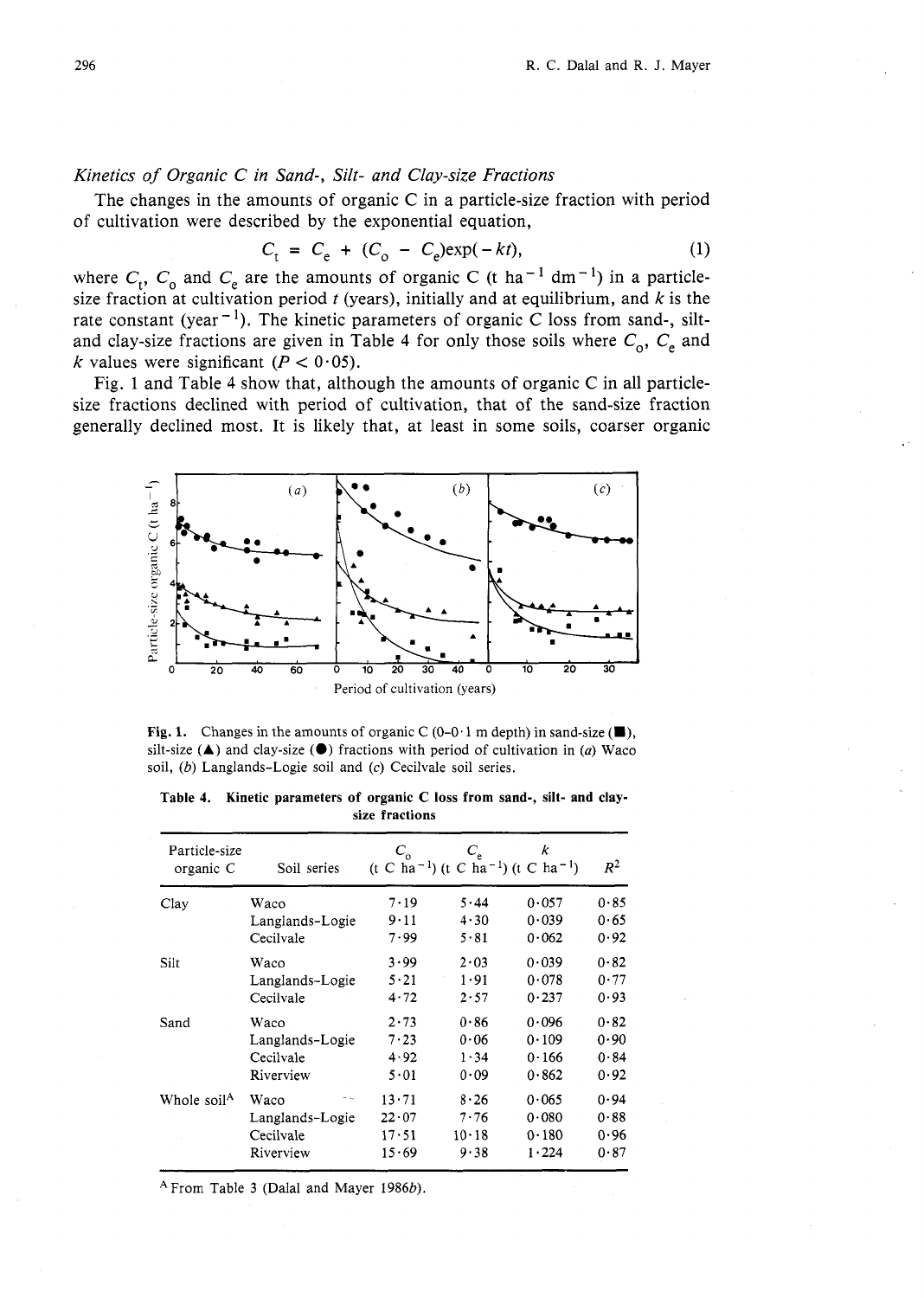matter may have been transformed and then transferred to the finer fractions. The  $k$  values of clay-size organic C were lower and those of the sand-size fraction were generally higher than the whole soil organic C. The  $k$  values of the silt-size organic C, however, showed no consistent trend (Table 4).

The proportion of clay-size organic C to that of the whole soil increased exponentially with period of cultivation in at least four soils (Fig. 2). The rates of



**Fig. 2.** Changes in the proportion of total soil organic C in (a) clay-size and *(b)* sand-size fractions with period of cultivation in four soil series. I, Waco  $(\bigcirc)$ ; II, Langlands-Logie **(0)**; III, Cecilvale  $(\triangle)$ ; IV, Riverview  $(\square)$ .

**Table 5. Rate of increase in the proportion of total organic C in the claysize fraction upon cultivation**  (Clay-size C/total C)  $\times$  100

| Soil series | $a^{\mathbf{A}}$ | $e^{\mathbf{A}}$ | ,А    | $R^2$ |
|-------------|------------------|------------------|-------|-------|
| Waco        | 51               | 65               | 0.057 | 0.76  |
| Langlands   | 43               | 75               | 0.071 | 0.84  |
| Cecilvale   | 46               | 62               | 0.214 | 0.92  |
| Riverview   | 47               | 72               | 0.815 | 0.76  |

**A**Exponential equation:  $y = e + (a-e) \exp(-rt)$ , where y, a and e are the proportions of clay-size organic C (t ha<sup>-1</sup>)/total soil organic C (t ha<sup>-1</sup>) at time *t* years of cultivation, initially and at equilibrium, respectively, and *r*  is the rate of increase (year<sup>-1</sup>).

increase in this proportion (Table 5) were significantly related to the reciprocal of the clay content of the soils  $(r = 0.99^*)$ , presumably due to protection or inaccessibility of organic C provided by the clay fraction. Conversely, the proportion of sand-size organic C to that of the whole soil decreased with period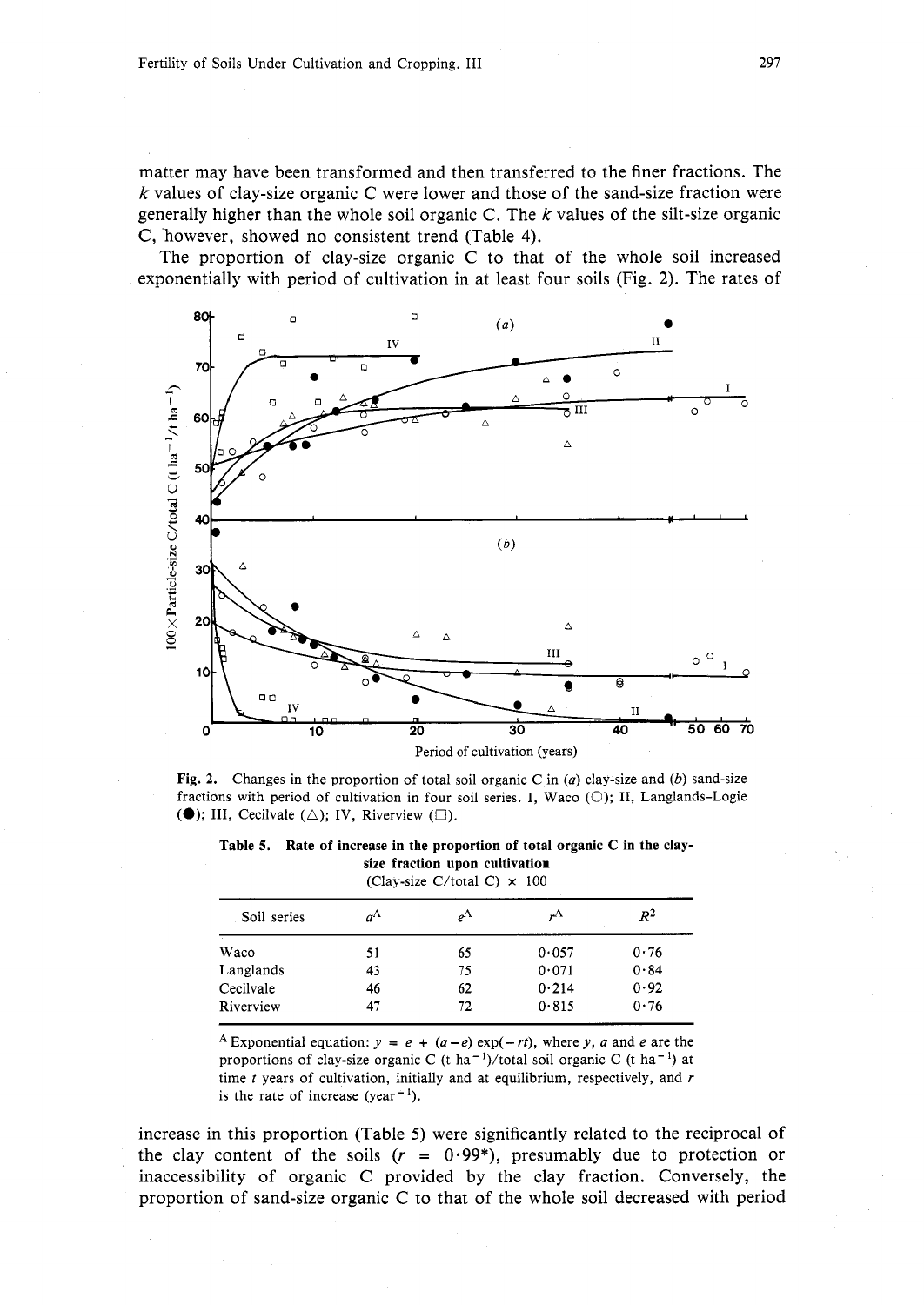of cultivation (Fig. 2). This proportion declined faster with lower rainfall  $(r = -0.88*)$ , presumably because of less crop residues which initially enter mostly the sand-size organic matter. The proportion of silt-size organic *C* showed no consistent trends with period of cultivation.

The ratio of rate constants  $(k)$  of organic C loss in particle-size fractions and the whole soil (Dalal and Mayer 1986b) for Waco, Langlands-Logie and Cecilvale showed that soils differed considerably in that ratio in any particle-size fraction (Table *6).* For example, in Langlands-Logie soil the highest k ratio occurred in the sand-size fraction, whereas in Cecilvale soil it was in the silt-size fraction.

| particle-size fractions and the whole soil |                                    |                                    |                                    |  |  |  |  |
|--------------------------------------------|------------------------------------|------------------------------------|------------------------------------|--|--|--|--|
| Soil series                                | $k$ (sand-size C)<br>$k$ (total C) | $k$ (silt-size C)<br>$k$ (total C) | $k$ (clay-size C)<br>$k$ (total C) |  |  |  |  |
| Waco                                       | 1.48                               | 0.60                               | 0.88                               |  |  |  |  |
| Langlands-Logie                            | 1.36                               | 0.98                               | 0.49                               |  |  |  |  |
| Cecilvale                                  | 0.92                               | 1.32                               | 0.34                               |  |  |  |  |

**Table 6. Ratio of rate constants** *(k)* **of organic C loss from different particle-size fractions and the whole soil** 

Therefore, the nature and extent of organic *C* association with inorganic soil constituents, as well as particle size, may influence the rate of loss of organic matter in soil.

# **Discussion**

The particle-size separation procedure employed in this study results in complete separation of the mineral particles without the destruction or irreversible alteration of any organic materials present and without degradation of mineral colloids (Edwards and Bremner 1965, 1967). Some losses of soluble organic *C* due to sorption on cation exchange resin may occur, although this fraction rarely exceeds 1-2% in most soils.

The distribution of organic *C* in different particle-size fractions was found to be similar in these soils to those reported by others (Turchenek and Oades 1979; Hinds and Lowe 1980) in that the organic C concentration in a particle-size fraction generally decreased with the increase in its total content in soil. The clay fraction contains a greater proportion of organic matter in soils over a wide range of clay contents (Chichester 1969; Hinds and Lowe 1980; Christensen and Sorensen 1985), although soils high in silt content may also contain a high proportion of organic matter in that fraction (McKeague 1971).

Greenland and Ford (1964) found that the proportion of the clay-size organic C (clay-organic complex) varied from  $52\%$  in a solonized brown soil to 98% in a lateritic red earth. On the other hand, Turchenek and Oades found only 35-52% organic C in the clay fractions of red-brown earths (Rhodoxeralf), black chernozemic (Haploboroll) and ground-water rendzina (Calciaquoll) soils. Besides the effects of different separation techniques used by different workers, different environments and different cultural practices for varying periods of cultivation may account for such large differences observed in the proportion of organic C found in various particle-size fractions. The effect of period of cultivation on the changes in the proportion of soil organic C in the sand-size and the clay-size fractions is amply demonstrated in the present study.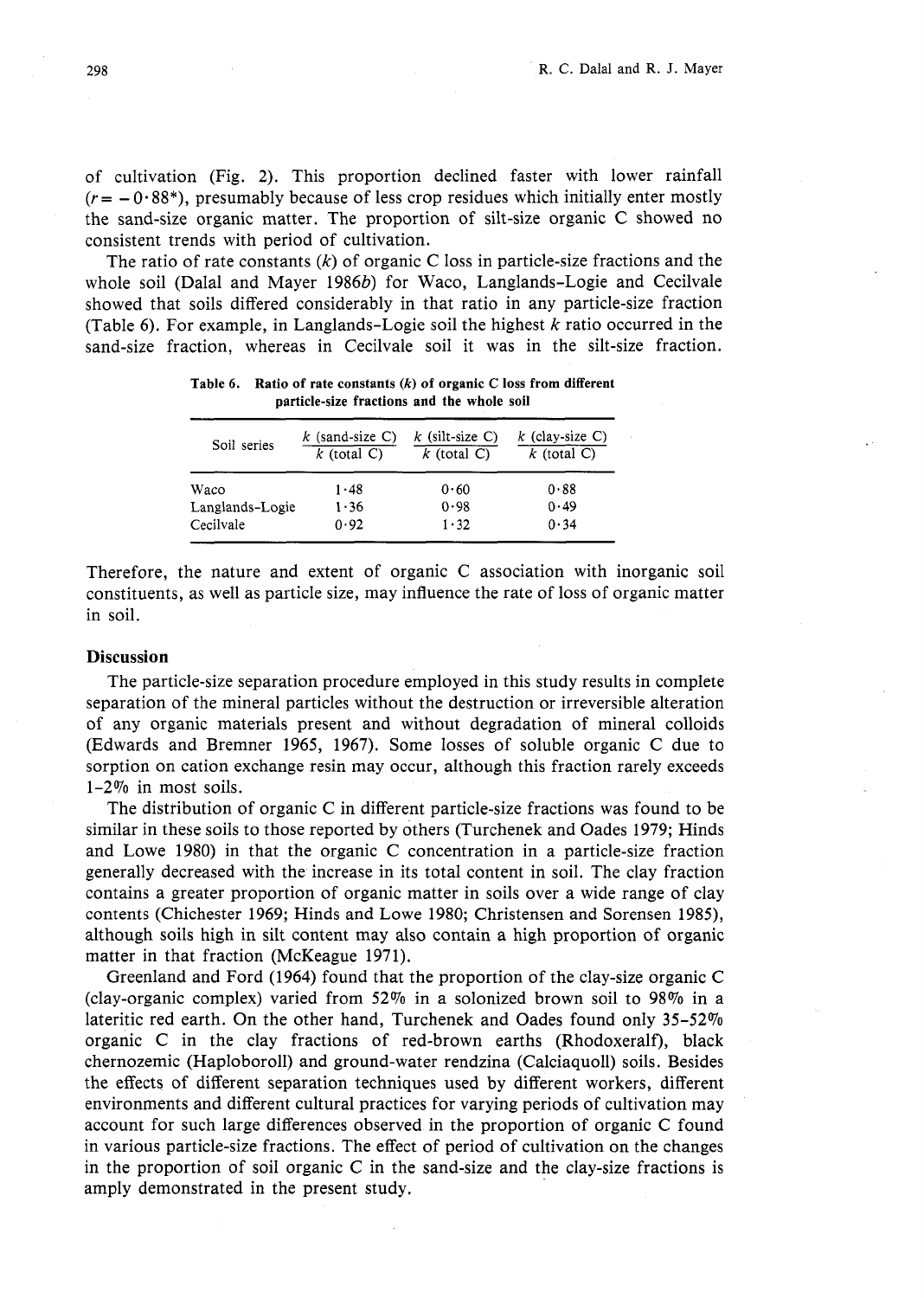The sand-size organic matter, which consists of mostly plant debris (Turchenek and Oades 1979) and probably fungal hyphae (Oades and Ladd 1977), is rapidly lost from soil, mostly due to oxidation, but also due to disintegration upon cultivation to enter silt-size or clay-size fractions (Ladd et *al.* 1977). In most of these soils, however, a rapid decline in sand-size organic matter during the initial period of cultivation occurred without an apparent concomitant increase in silt-size and clay-size organic matter (Fig. 1). It appears, therefore, that most of the loss in sand-size organic matter resulted from rapid mineralization, as proposed by Greenland and Ford (1964). On the other hand, some organic C, probably microbial biomass and its debris (Ladd *et al.* 1977), was lost even from silt- and clay-size fractions in most soils upon cultivation. It is likely that 'free' organic matter, that is, sand-size organic matter, and organic matter unassociated with siltand clay-size mineral particles, constitutes the 'labile' organic matter in soil. Thus, the rapid loss of 'labile' organic matter upon cultivation may result in greater reduction in soil fertility than is apparent from a comparison of total soil organic matter contents of virgin and cultivated soils (Tiessen and Stewart 1983) or from the rate of loss of total soil organic C (Dalal and Mayer 1986b). The studies of the dynamics of the 'labile' organic matter in soils under long-term cultivation for cereal cropping will be subsequently reported.

The rate of loss of organic C from the clay fraction was lower than that from the other fractions and the whole soil (Table 4), resulting in an increasing proportion of total organic C remaining in the clay fraction with cultivation. The clay fraction, therefore, provides protection to organic matter or makes it relatively inaccessible against microbial and enzymic attack (Dalal and Mayer 1986b). Although the proportion of total organic C in the silt-fraction showed no consistent trends with cultivation, because of its relatively high organic C concentration (Table 2), it, along with the clay-size fraction, may be important in long-term organic matter cycling in soil (Christensen and Sorensen 1985).

#### **Acknowledgments**

We are thankful for the technical assistance provided by Mrs R. Coonan for particle-size fraction and organic C analyses.

## **References**

Chichester, F. **W.** *(1969).* Nitrogen in soil organo-mineral sedimentation fractions. *Soil Sci.* **107,** *356-63.*  Christensen, B. T., and Sorensen, L. H. *(1985).* The distribution of native and labelled carbon between

- soil particle size fractions isolated from long-term incubation experiments. *J. Soil Sci. 36, 219-29.*  Dalal, *R.* C., and Mayer, R. J. *(1986a).* Long-term trends in fertility of soils under continuous cultivation and cereal cropping in southern Queensland. I. Overall changes in soil properties and trends in winter cereal yields. *Aust. J. Soil Res.* **24,** *265-79.*
- Dalal, R. C., and Mayer, R. J. *(1986b)*. Long-term trends in fertility of soils under continuous cultivation and cereal cropping in southern Queensland. **11.** Total organic carbon and its rate of loss from the soil profile. *Aust. J. Soil Res.* **24,** *281-92.*
- Day, P. R. *(1965).* Particle fractionation and particle-size analysis. In 'Methods of Soil Analysis'. Part *1.* (Ed. C. A. Black.) pp. *545-67.* (Am. Soc. Agron.: Madison, Wis.)
- Edwards, A. P., and Bremner, J. M. *(1965).* Dispersion of mineral colloids in soils using cation exchange resins. *Nature,* Lond. **205,** *208-9.*
- Edwards, A. P., and Bremner, J. M. *(1967).* Dispersion of soil particles by sonic vibration. *J. Soil. Sci. 18, 47-63.*
- Greenland, D. J., and Ford, G. W. *(1964).* Separation of partially humified organic materials from soils by ultrasonic dispersion. Trans. 8th Int. Congr. Soil Sci. Vol. *3,* pp. *137-48.*